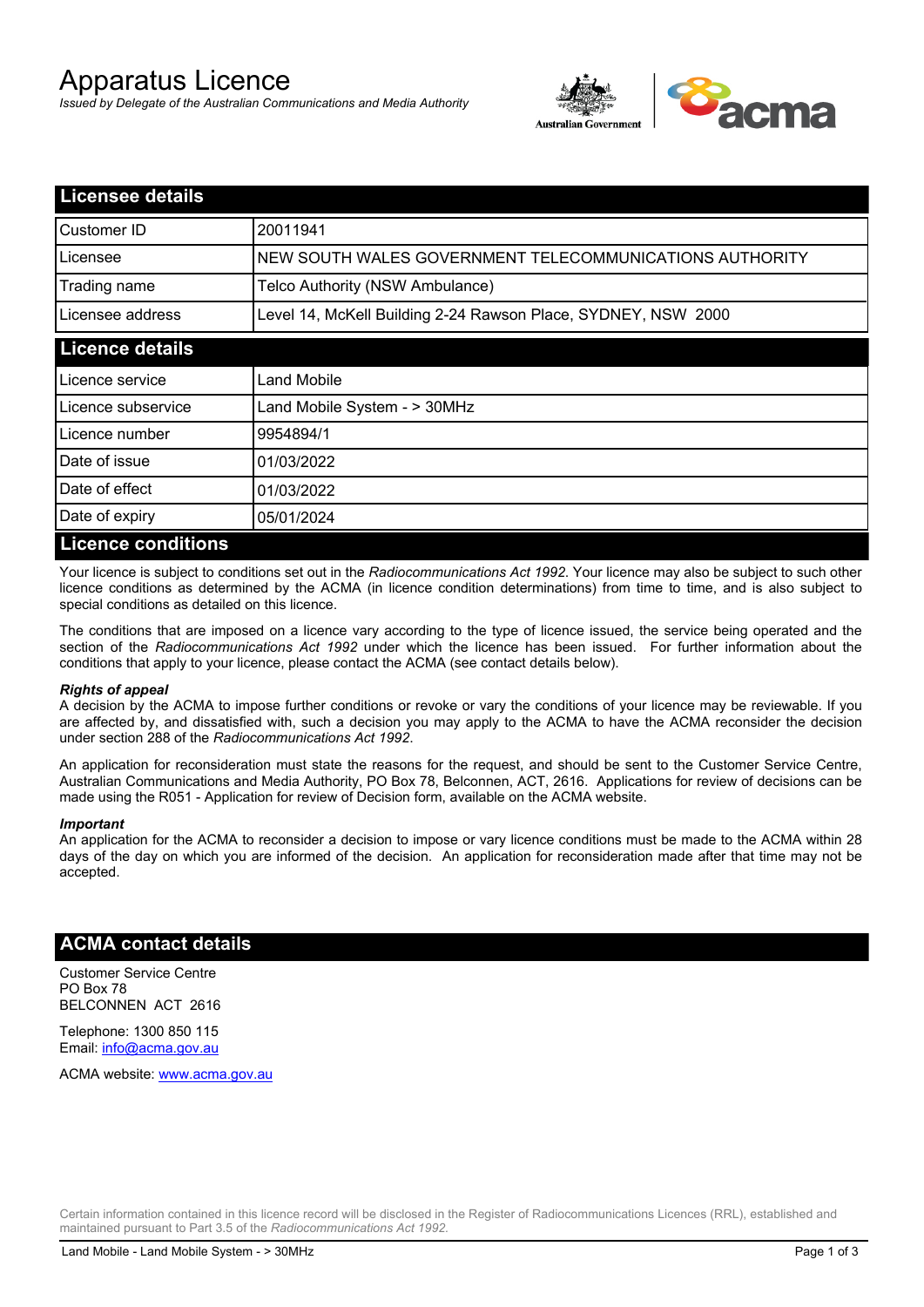# **Advisory Notes applying to licence no.: 9954894/1**

Conditions applicable to the operation of Land Mobile System station(s) authorised under this licence can be found in the Radiocommunications Licence Conditions (Apparatus Licence) Determination and the Radiocommunications Licence Conditions (Land Mobile Licence) Determination. Copies of these determinations are available from the ACMA and from the ACMA home page (www.acma.gov.au).